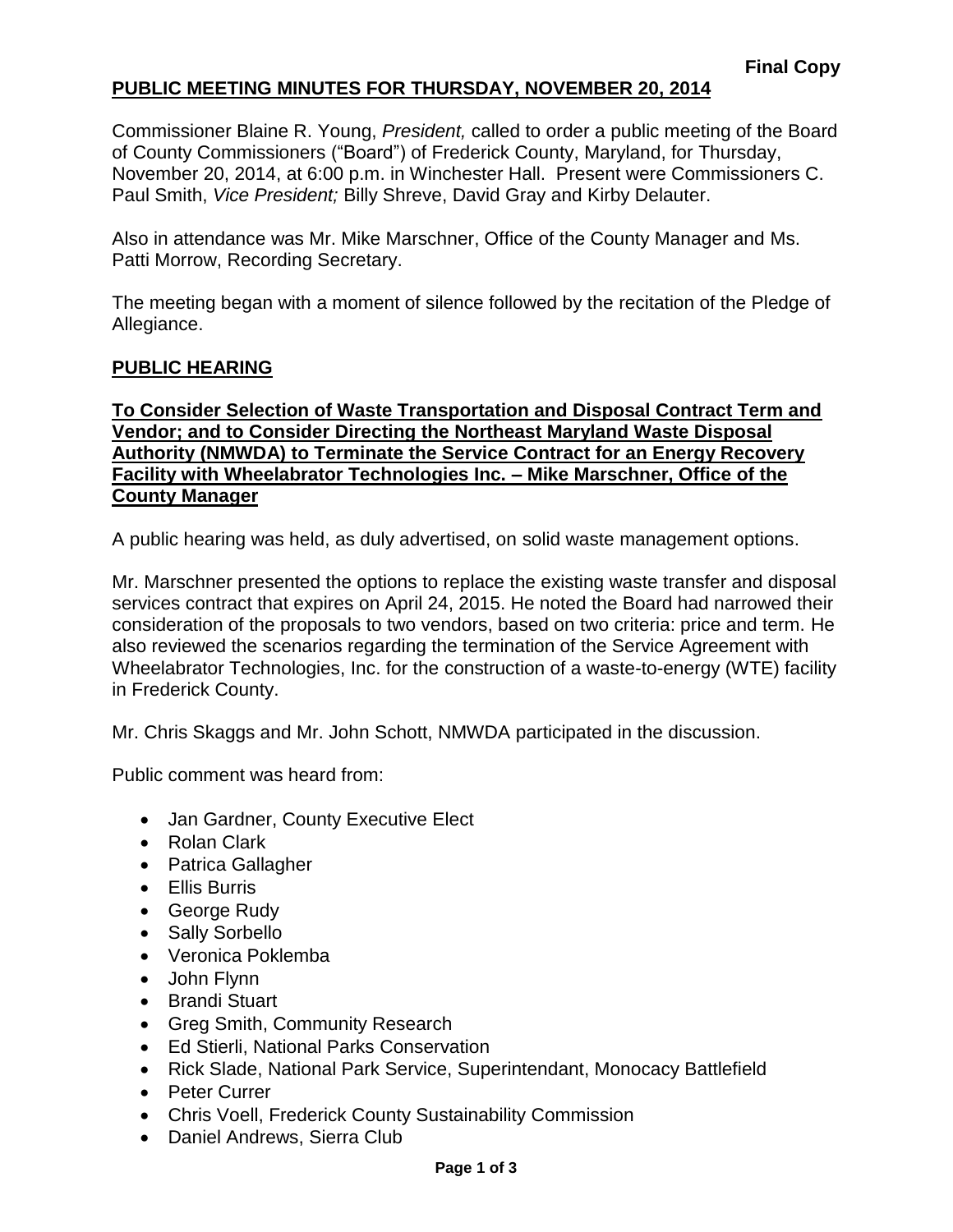### **PUBLIC MEETING MINUTES FOR THURSDAY, NOVEMBER 20, 2014**

- Amy Andrews
- Earl Wahlquist
- Jim Warner
- Dave Twigg
- Greg Brown
- Jerry Blank
- Sam Bollinger
- Ryan Daiger
- Jim Connelly, Wheelabrator Technologies, Inc.
- Dave Rak
- Nick Carrera
- David Hunter
- Mark Lyeke
- Patricia Goodman
- Mary Posey
- Andrew May
- Bill Ashton

*Motion to direct the NMWDA to terminate the service contract for an energy recovery facility with Wheelabrator Technologies, Inc. – Passed 3-2.*

| <b>COMMISSIONERS</b> | <b>MOTION</b> | <b>SECOND</b> | <b>YES</b> | <b>NO</b> | <b>ABSTAIN</b> | <b>NOT PRESENT</b> |
|----------------------|---------------|---------------|------------|-----------|----------------|--------------------|
| Young                |               |               |            |           |                |                    |
| <b>Smith</b>         |               |               |            |           |                |                    |
| <b>Shreve</b>        |               |               |            |           |                |                    |
| Grav                 |               |               |            |           |                |                    |
| <b>Delauter</b>      |               |               | ~          |           |                |                    |

Public comment was heard from:

- Jim Warner
- Ron Carlson
- George Rudy
- John Flynn
- Chris Wahl

*Motion to direct the NMWDA to work with the Frederick County Procurement and Contracting Department in the selection of Vendor 2 which offers the lowest per ton rate for a maximum 5-year term – Passed 5-0.*

| <b>COMMISSIONERS</b> | <b>MOTION</b> | <b>SECOND</b> | <b>YES</b>               | <b>NO</b> | <b>ABSTAIN</b> | <b>NOT PRESENT</b> |
|----------------------|---------------|---------------|--------------------------|-----------|----------------|--------------------|
| Young                |               |               |                          |           |                |                    |
| <b>Smith</b>         |               |               |                          |           |                |                    |
| <b>Shreve</b>        |               |               |                          |           |                |                    |
| Gray                 |               | Λ             |                          |           |                |                    |
| <b>Delauter</b>      |               |               | $\overline{\phantom{a}}$ |           |                |                    |